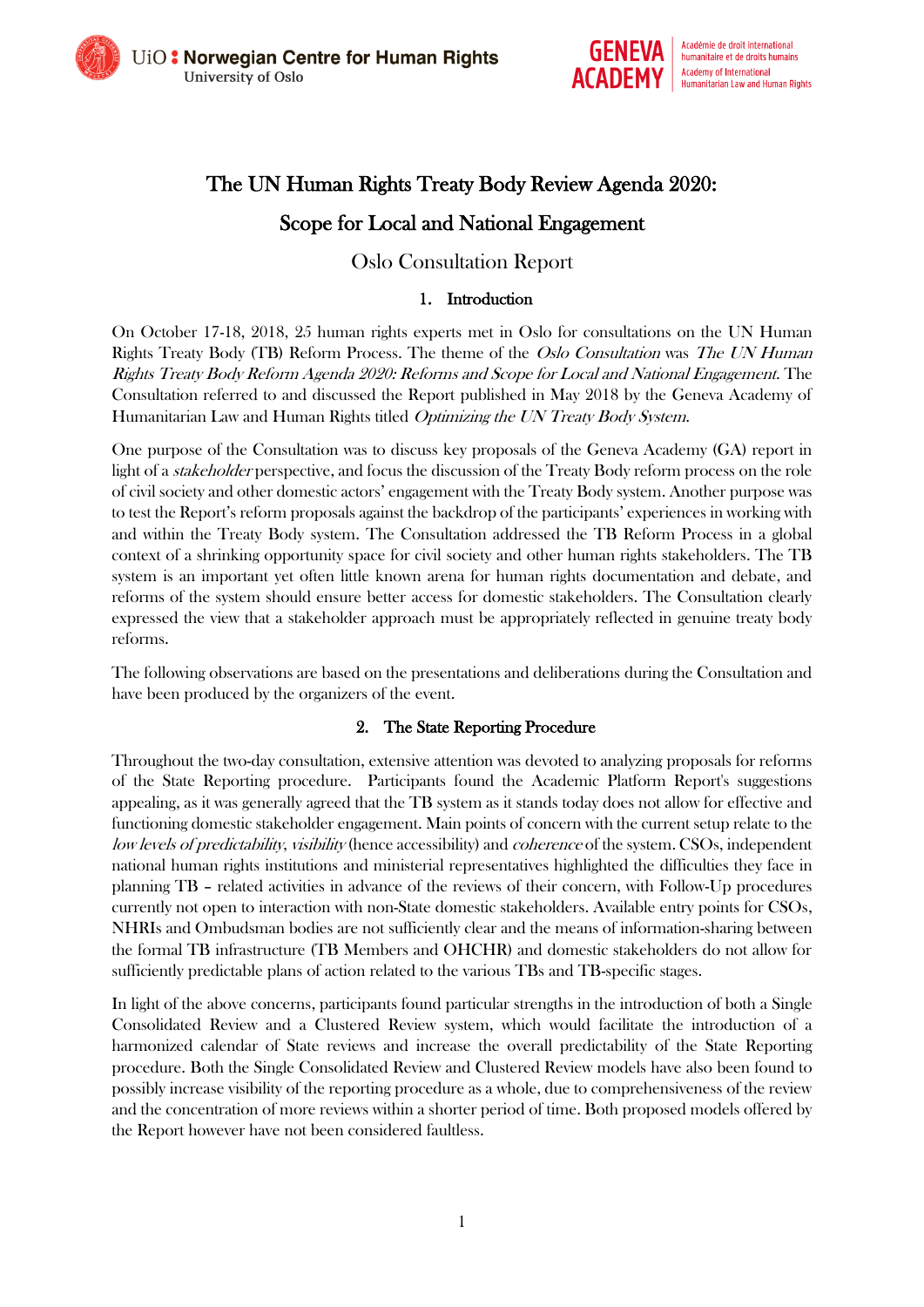

The 8-year cycle envisaged by the Single Consolidated Review model was found to be a concern for participants, who considered it as too long a gap for effective human rights monitoring, even if paired with UPR reviews. A constructive dialogue every 8 years would potentially diminish pressure on upholding human rights conventions as well as decreasing official entry points for all domestic stakeholders involved in the reporting procedure. The more frequent reporting schedule implied in the Clustered Review model, with State Parties required to submit State Reports and attend constructive dialogues every 4-5 years was deemed a safer option, although doubts were raised as to how to most effectively cluster the 10 TBs without losing the fundamental specificity and indivisibility of the rights enshrined in the different conventions.

In light of the above considerations and the possible introduction of either proposed model, the consultation highlighted the following recommendations:

- The inclusion of a civil society segment to the intergovernmental process of the 2020 review, in line with precedents set in the recent past (Global Compact for Migration as example of registration for CSO participation in the review)
- The introduction of a Technical Review of Impact and Progress (TRIP), to take place between State Examinations (whether half-way between Single Consolidated Review or Clustered Review models). Consolidating the Follow-up stage in such way would allow for an increased role of domestic stakeholders in-country, a strengthened visibility of the TB system in arenas distant from Geneva and would allow for the consideration of a selection of (different) TB recommendations between reviews. This idea builds on existing practice (see procedure for Follow-up to Concluding Observations) and introduces a domestic element to it. Beneficial to the idealization of a most-effective introduction of the TRIP concept is the Subcommittee on the Prevention of Torture (SPT) - specific mechanism related to Visits to State Parties. Such template can be used to identify a model applicable throughout the system which would allow TB Members (ideally a joint team of different TBs' country rapporteurs) to plan follow-up visits halfway in-between Country Reviews. SPT has issued relevant rules of procedure, to be utilized as templates for conceptualizing a TB-wide TRIP model.
- The establishment of **a set schedule for Country Reviews**, ranging a span of time sufficient for domestic stakeholders to plan their alternative reporting/input with reasonable predictability. The Treaty Body Scheduler<sup>1</sup> has been deemed a promising development towards a more predictable State reporting structure. Importantly, the Treaty Body Scheduler has shown that all TB sessions can be comprehensively planned according to both Single Consolidated Review and Clustered Review models, also taking into consideration the recursivity of UPR cycles within the new schedule's logic. In addition, the introduction of a comprehensive and predictable schedule should not be affected by non-reporting States. Participants agreed that Country Reviews should take place according to the pre-established schedule, with State Parties to be considered in absentia.
- As common denominator to all the above considerations and proposals, participants highlighted the need for a more sustained integration and synergy between the TB system and other UN human rights mechanisms. There is a lack of policy coherence in the entire UN human rights system and the 2020 benchmark should be seen as an opportunity to galvanize initiatives dedicated to linking the Treaty-based and Charter-based systems of international human rights monitoring (above all with the UPR and Special Procedures).

**<sup>.</sup>** 1 For more information on the Treaty Body Scheduler: [https://www.geneva-academy.ch/news/detail/153-the](https://www.geneva-academy.ch/news/detail/153-the-consolidated-reporting-model-and-treaty-body-scheduler-presented-for-the-first-time-to-un-treaty-body-members)[consolidated-reporting-model-and-treaty-body-scheduler-presented-for-the-first-time-to-un-treaty-body-members.](https://www.geneva-academy.ch/news/detail/153-the-consolidated-reporting-model-and-treaty-body-scheduler-presented-for-the-first-time-to-un-treaty-body-members)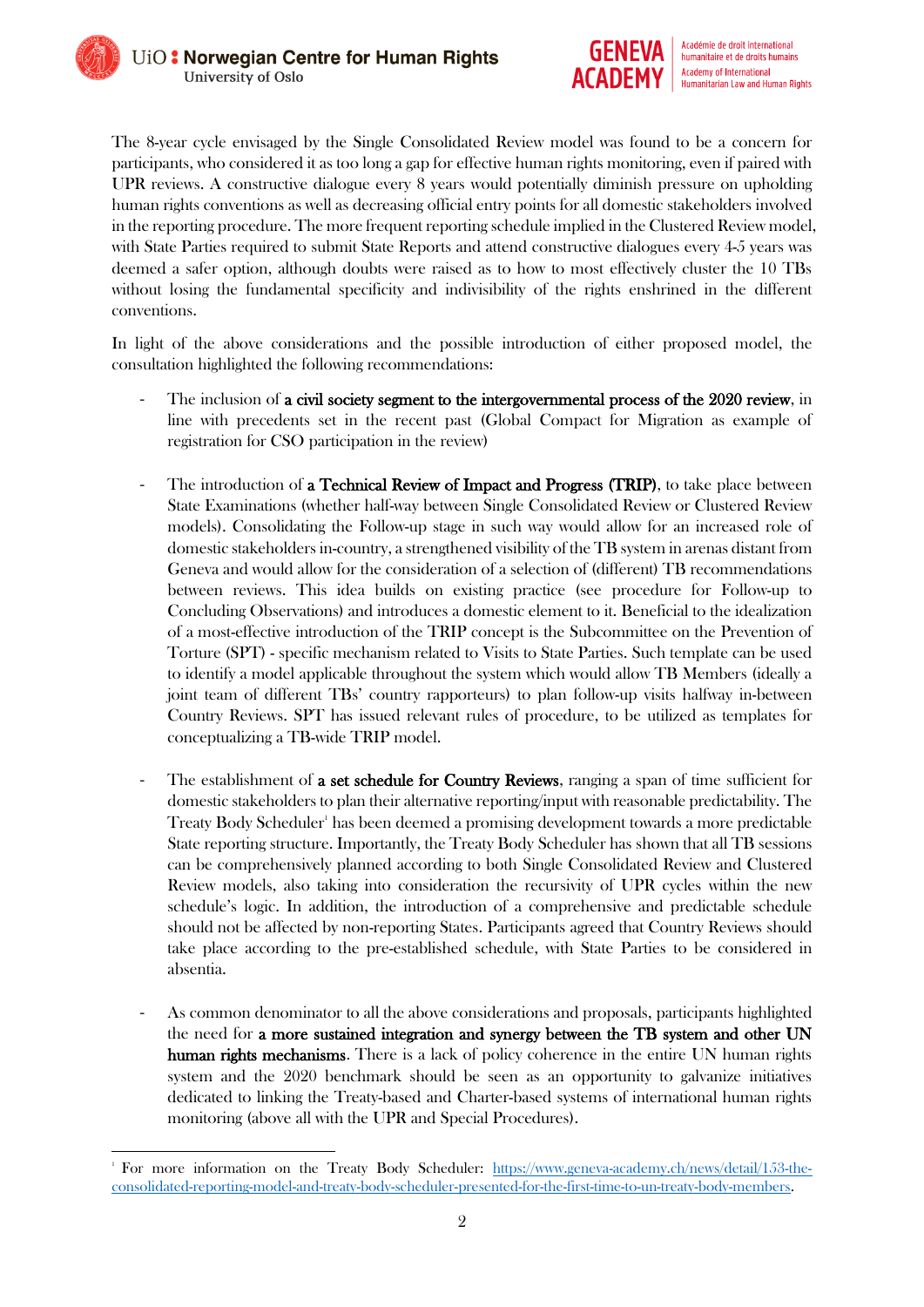

A logic and possible first step would be to coordinate the resulting TB schedule to other UN human rights mechanism, as shown by the pilot scheme employed by the Treaty Body Scheduler exercise. Participants agreed on the need for a strengthened correlation between TB recommendations and the Sustainable Development Goals as key to a fully cohesive and forwardlooking human rights monitoring system.

During the discussions, participants agreed that the format under which the dialogue between the Treaty Bodies and State Parties takes place affects the system's overall effectiveness and as such recommended the following:

- The dialogue between the State Party and the Treaty Body should take place shortly after submission of the State Report (today, a dialogue meeting is sometimes several years after reporting).
- Fewer people in the room may enhance the quality and effectiveness of the dialogue. With the introduction of a chamber approach throughout the TB system, fewer committee members would be required. If substantive information about issues to be discussed is provided to State Parties in advance, this will make it possible to scale down the size of state delegations as well.
- The introduction of roundtable setups, with face-to-face seating during the dialogues (as "it is not easy to have a dialogue with someone who sits behind your back").
- The OHCHR should make it easier for State Parties to provide good answers to their questions, for instance by showing the questions on screen during the meeting.
- The introduction of a standardized use of key words and documentation structure, throughout the system.

## 3. The Individual Communications Procedure

Participants discussed the role of domestic stakeholders in engaging with the individual communications procedure and found a number of recurring problems. Of particular concern, the growing backlog of pending communications, the difficulty in accessing information on the individual communications procedure and the capacity of TB members to effectively decide on cases under review. In light of such concerns, participants offered a number of recommendations:

- Establish a user-friendly and accessible Individual Communications database, inclusive of past Views as well as admissibility decisions.
- Elaborate **factsheets** as easy reference for prospective users of the procedure.
- Establish a standardized set of rules on admissibility criteria throughout the different TBs, inclusive of a "fast track" system which allows to process cases with similar patterns more swiftly (see European Court of Human Rights "fast track" procedure) and to prioritize most important and urgent cases under assessment.
- Introduce an "assisting lawyers" scheme that facilitates contributions made by young lawyers. Related to this, the OHCHR could allow for more internship and volunteer-related positions (e.g. UNV) specifically targeted for the OHCHR Petitions Unit.
- Push for **earmarked contributions to the Petitions Unit** by Member States, in order to increase the number of human rights officers dedicated to the individual communications procedure.